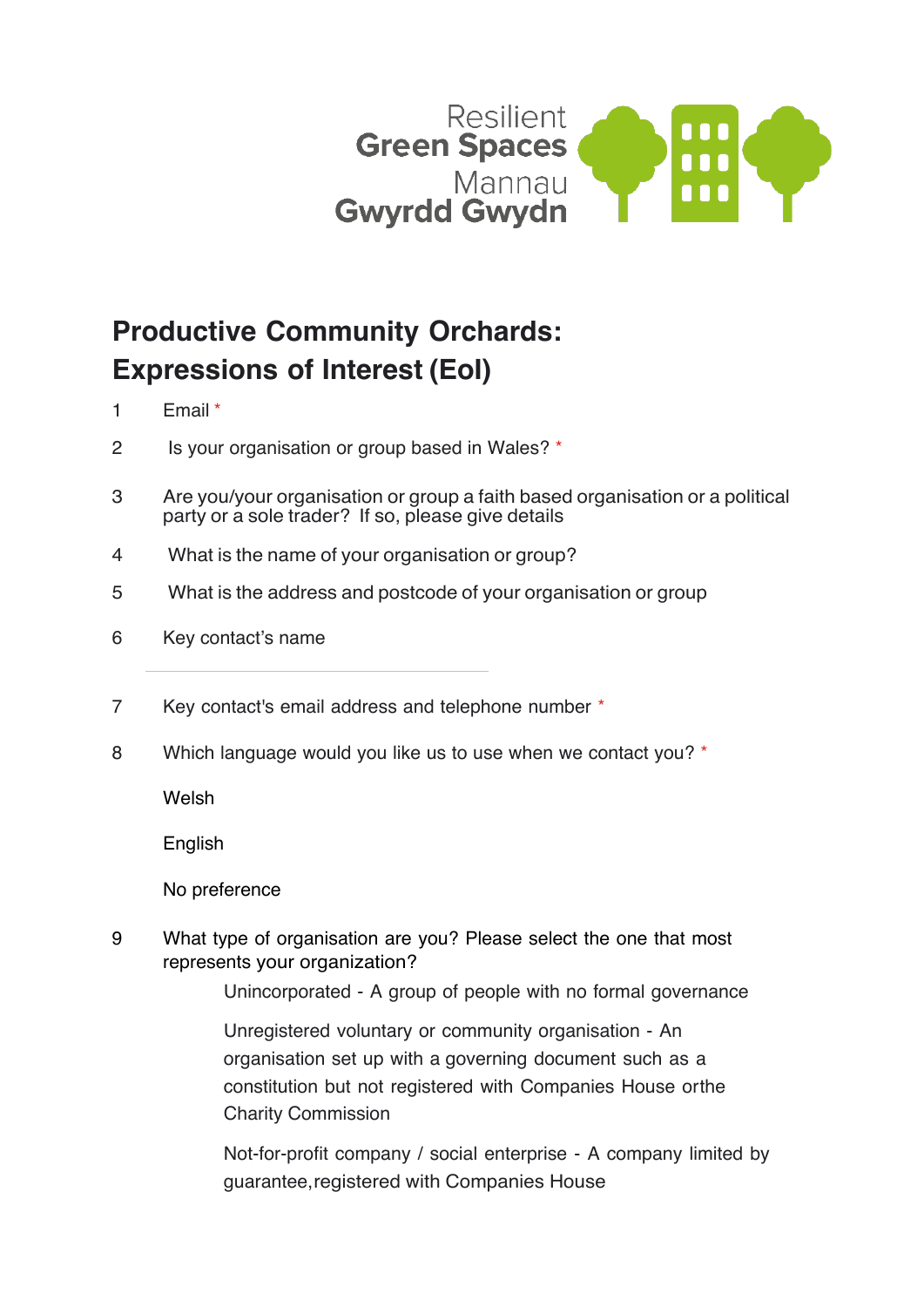Community Interest Company (CIC) - A company registered with Companies Houseand the Community Interest Company (CIC) regulator

Registered charity or Charitable Incorporated Organisation

Registered society or Co-op - registered with the Financial

Conduct AuthoritySchool, College or University

**Other** 

- 10 If you selected "other" above, please give details
- 11 In which year was your group established?
- 12 Do you have any paid staff?
- 13 If you answered yes to the question above, how many paid staff members do you have?
- 14 How many regular volunteers do you have access to?
- 15 Give us a brief outline of what you do, who you work with and what your areas of interest are and anything your group might specialise in. We want to know about your current and past experience in delivering and maintaining growing spaces. This could be about the existing group make-up, or about work that individual members have delivered in the past. Please give us evidence of your capacity here. Remember, our top criterion is that your group has the knowledge, skills, time and resources to manage the support we are able to offer through this programme.
- 16 Please tell us what you wish to apply for

Trees only Processing equipment only Storage equipment only Trees AND equipment

## **Tree Applicants - on a site for edible fruit & nut tree planting**

- 17 Please give us the location of the site using 'What 3 words' . See the following for how to use: http s://what3words.com/ways-to-use
	- 18 Do you have a map of the proposed land? If so, please send details to wales@farmgarden.org.uk - subject line '[YOUR ORGANISATION NAME] Map forEoI'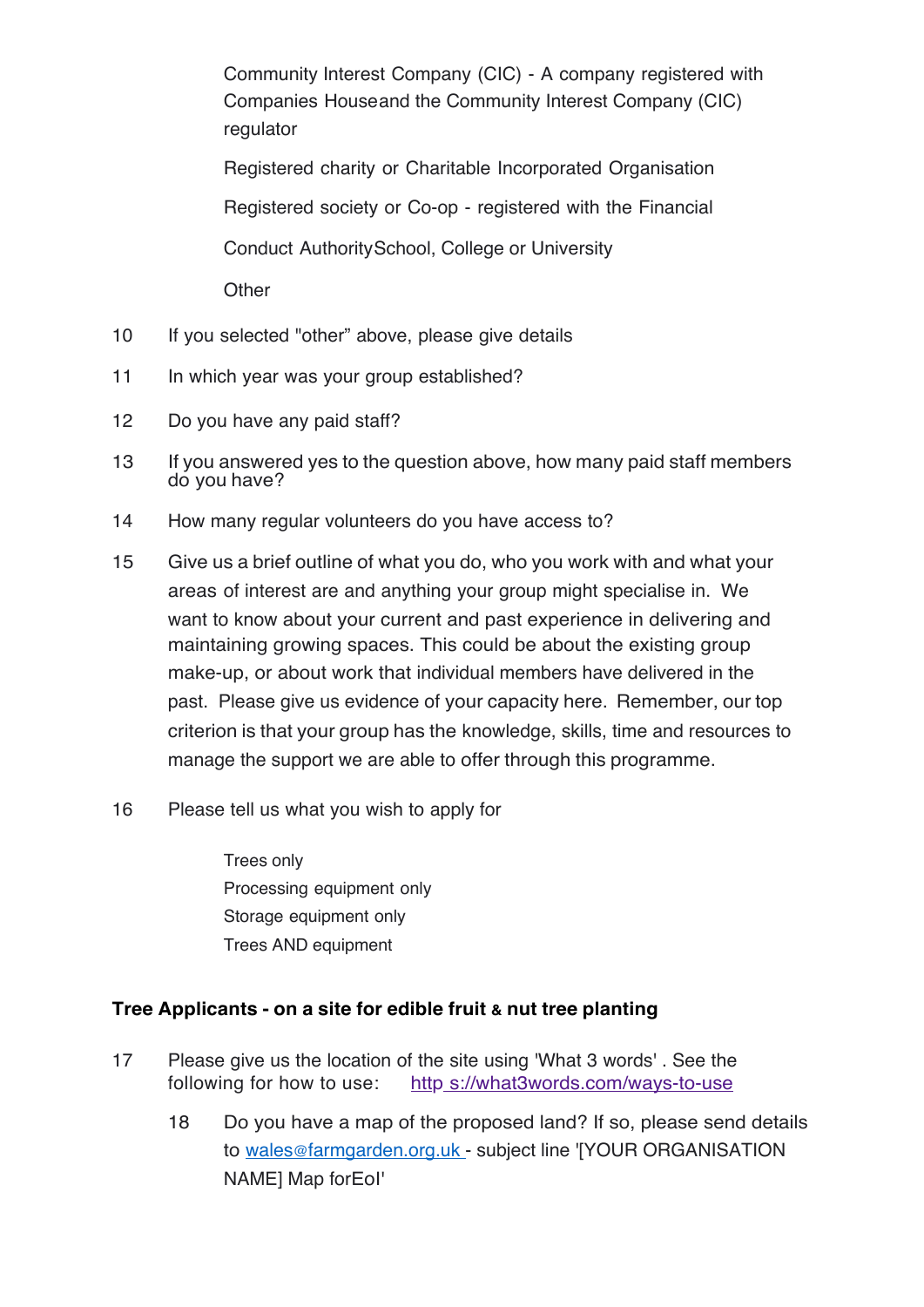Yes, and I can email it

No

- 19 Do you already have access to the site?
- 20 What is your current arrangement regarding the site?

We own it We lease it We have a licence / right to occupy

- 21 If you are not the owner of the site, who owns it?
- 22 If you are not the owner of the site, for how long do you have access? Please tell us how many years or months you have remaining on your access to the site
- 23 Do you have a holding number?

Yes No Don't Know

- 24 If you answered yes to the question above, please provide your holding number
- 25 Can you provide adequate insurance cover for the site?
- 26 Please tell us a little more about the insurance either the precise kind of cover you already have or what you would need in the future.
- 27 Tell us more about the site and your wishes. For example, is it urban or rural? What is the green space around it like - are there trees, parks, playing fields? Are you connected in any way to existing orchards? Roughly, what is the size?
- 28 Tell us why you would like to establish an orchard? What benefits would it bring to your group and community? Consider social, health, biodiversity and economic.
- 29 Can you tell us about your/the group's capacity to plant and manage the site inthe longer term, following the end of support from Resilient Green Spaces?
- 30 If you are applying for Trees AND Equipment go to Section 7 and/or Section 8. Otherwise go to Section 9

## **Processing Applicants**

31 Tell us more about the site and your wishes. (not needed if you have already answered this question above)

For example, is it urban or rural? What is the green space around it like - are there trees, parks,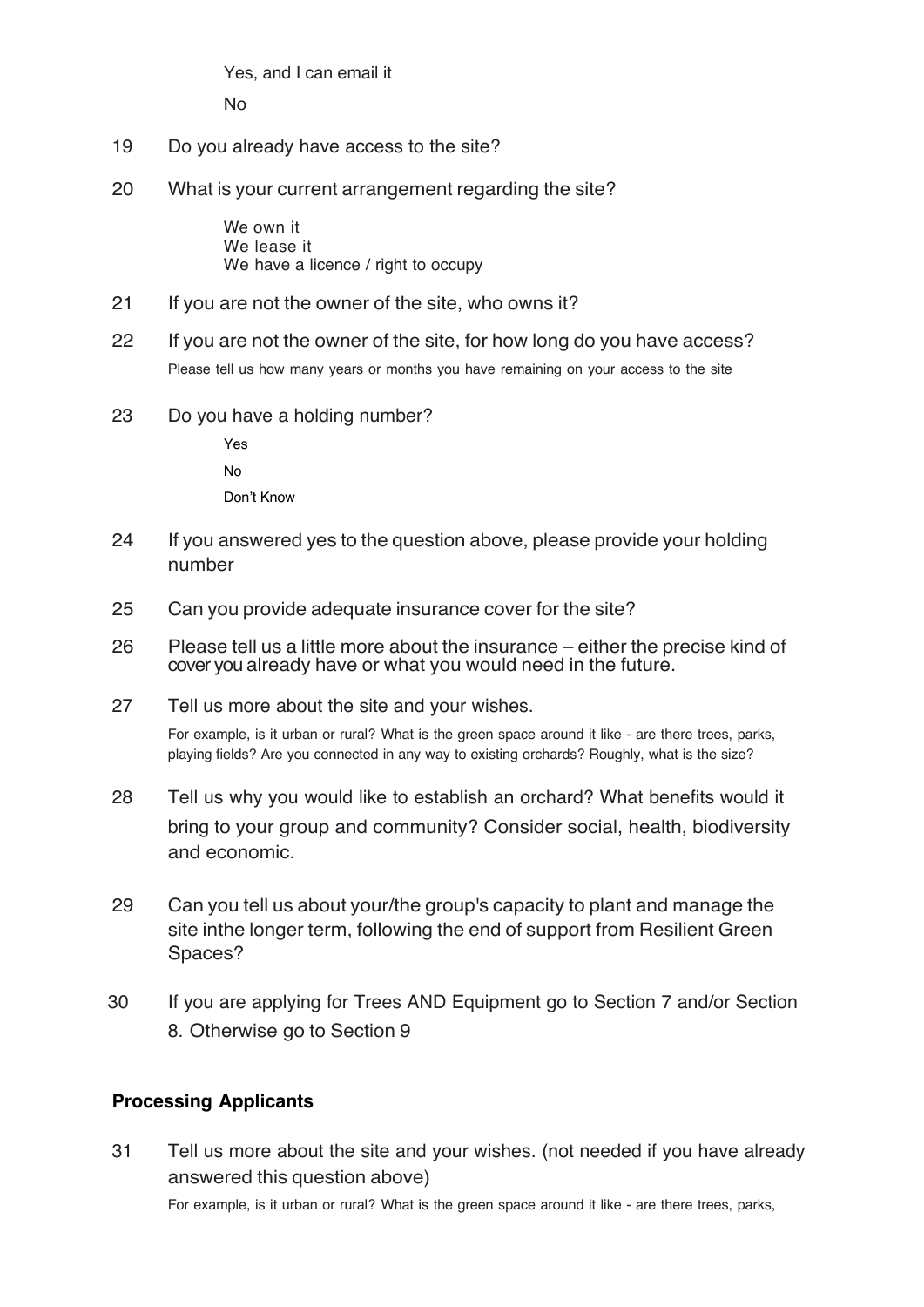- 32 Do you process any fruit products as part of your current work?
- 33 If you do process fruit, please give us more details about what you do
- 34 If you don't process fruit, why do you want to start and are there specific items you might like to produce?
- 35 Please tell us what benefits this programme would bring to your group and your community. Consider social, health, biodiversity and economic
- 36 Do you agree to complete basic food hygiene course (if you have not already got volunteers with Level 2)?
- 37 Do you have clean / food grade premises that would be suitable for food production – or agree to create such a space?
- 38 Does your site have access to clean drinking water, electricity and sufficient access and storage space available?
- 39 Can you provide adequate insurance cover for the equipment?
- 40 Does your site have a holding number?
- 41 If you answered yes to the question above, please provide your holding number here

#### **Storage Applicants**

42 Tell us more about the site and your wishes. (not needed if you have already answered this question above)

For example, is it urban or rural? What is the green space around it like - are there trees, parks, playing fields? Are you connected in any way to existing orchards? Roughly, what is the size?

- 43 What storage equipment do you need eg racks, fridges, shelving...?
- 44 Do you process any fruit products as part of your current work?
- 45 If you do process fruit, please give us more details of what you do.
- 46 Please tell us what benefits this programme would bring to your group and your community? Consider social, health, biodiversity and economic

#### **Do you agree to..**

- 47 ...sign up to some training & networking events with us?
- 48 ...be added to the Community Orchards Forum? (If you tick 'yes', we will add you to the emailing / newsletter group regardless of how your applicationproceeds. You are free to remove yourself from this newsletter group at any time)
- 49 ...participate in the ongoing evaluation of the project? \*